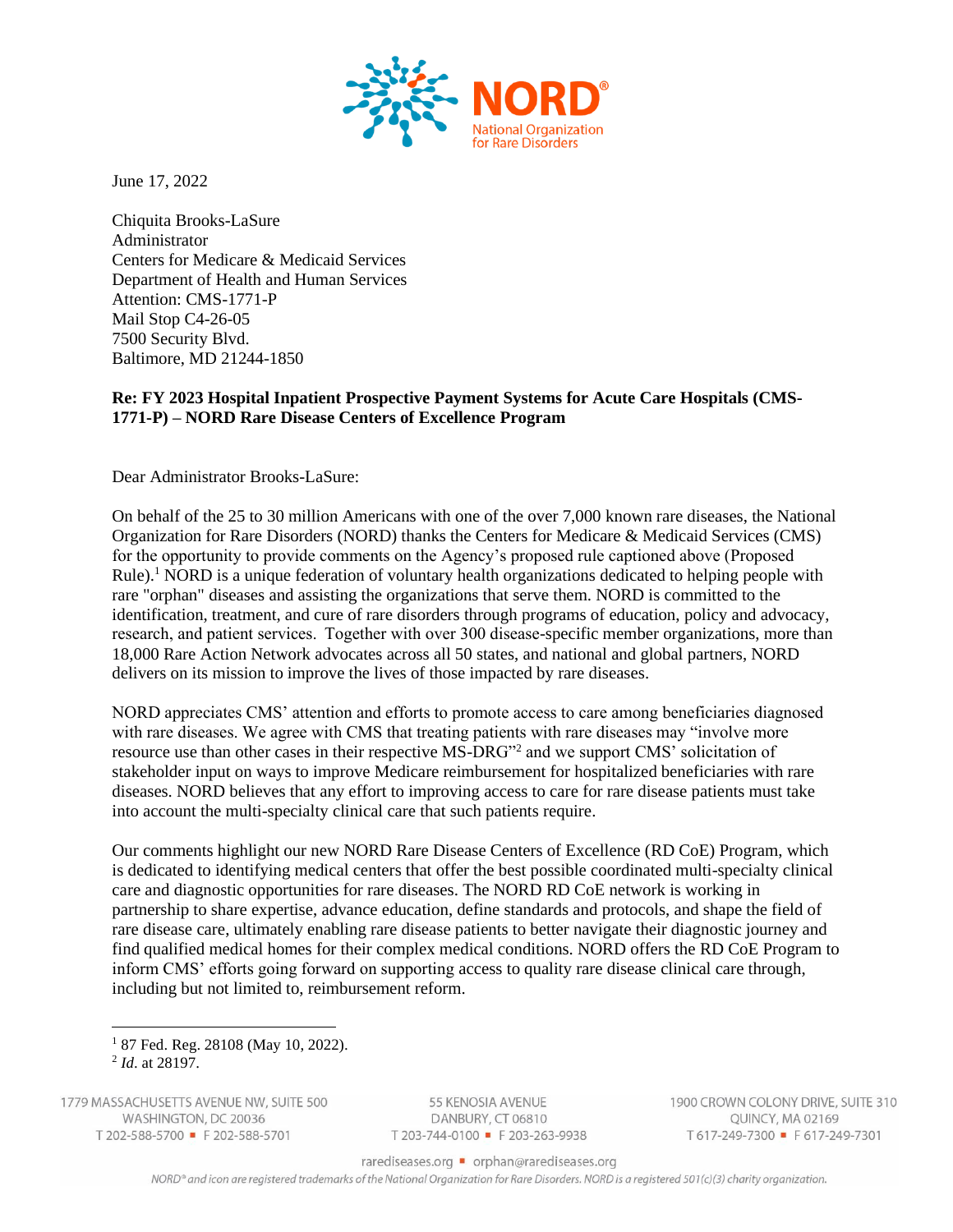## **The NORD Centers of Excellence Program**

People with rare diseases face many challenges, but one of the most difficult phases is at the outset, as it takes a rare disease patient an average of 5-7 years to an accurate diagnosis. This stage of the rare disease journey has become so common, it has a name: the "diagnostic odyssey" and refers to the lengthy period during which patients undergo a multitude of medical visits, tests, and procedures to try to identify their condition. Unfortunately, for many rare disease patients, they frequently get multiple wrong diagnoses and ultimately experience significant delays in obtaining appropriate care and treatment, resulting in the progression of their disease and irreversible damage in the delay or absence of effective treatment.

Relatedly, patients have complained that even when they are appropriately diagnosed, their provider is illequipped to treat their rare disease, either because of technical limitations or because they lack the knowledge and experience to treat such rare conditions. Adding to a patient's frustration is that there is no objectively verified and evidence-based directory for providers that patients can use to access care that best meets their rare medical needs.

On November 4, 2021, NORD announced the designation of 31 NORD Rare Disease Centers of Excellence (RD CoEs) across the United States.<sup>3</sup> The RD CoE network comprises of a unique network of medical centers, clinics, and institutions that are on the frontlines of advancing care and expanding access for rare disease patients. The goal of the NORD RD CoEs is to promote outstanding treatment for rare diseases regardless of disease or geography, elevate collaboration across the network, improve standards of care, advance research, and increase awareness about rare diseases in the broader medical and patient communities.

Each RD CoE was selected by NORD through a competitive application process requiring evidence of staffing with experts across multiple specialties to meet the needs of rare disease patients. NORD also considered an applicant's contributions to rare disease patient education, physician training, and rare disease research. Through our rigorous selection process, NORD hopes to pool the expertise of specialists across the network to identify the best existing treatment guidelines or develop new guidelines where there are currently none. Similarly, we will facilitate the sharing of diagnostic expertise across the RD CoEs to help solve difficult cases and shorten the diagnostic odyssey of these patients, while also facilitating communication between centers to disseminate the latest and most advanced treatment guidelines.

In short, patients can be referred to a NORD RD CoE when they need help with diagnosis, for treatment recommendations, or to have the center serve as a multispecialty "medical home" for their rare disease care, while maintaining communication and coordination with their local physician(s).

<sup>3</sup> NORD. Committing to Care, Access, Equity and Research: NORD Announces 31 Rare Disease Centers of Excellence.(November 4, 2022) [https://rarediseases.org/committing-to-care-access-equity-and-research-nord](https://rarediseases.org/committing-to-care-access-equity-and-research-nord-announces-31-rare-disease-centers-of-excellence/)[announces-31-rare-disease-centers-of-excellence/](https://rarediseases.org/committing-to-care-access-equity-and-research-nord-announces-31-rare-disease-centers-of-excellence/)